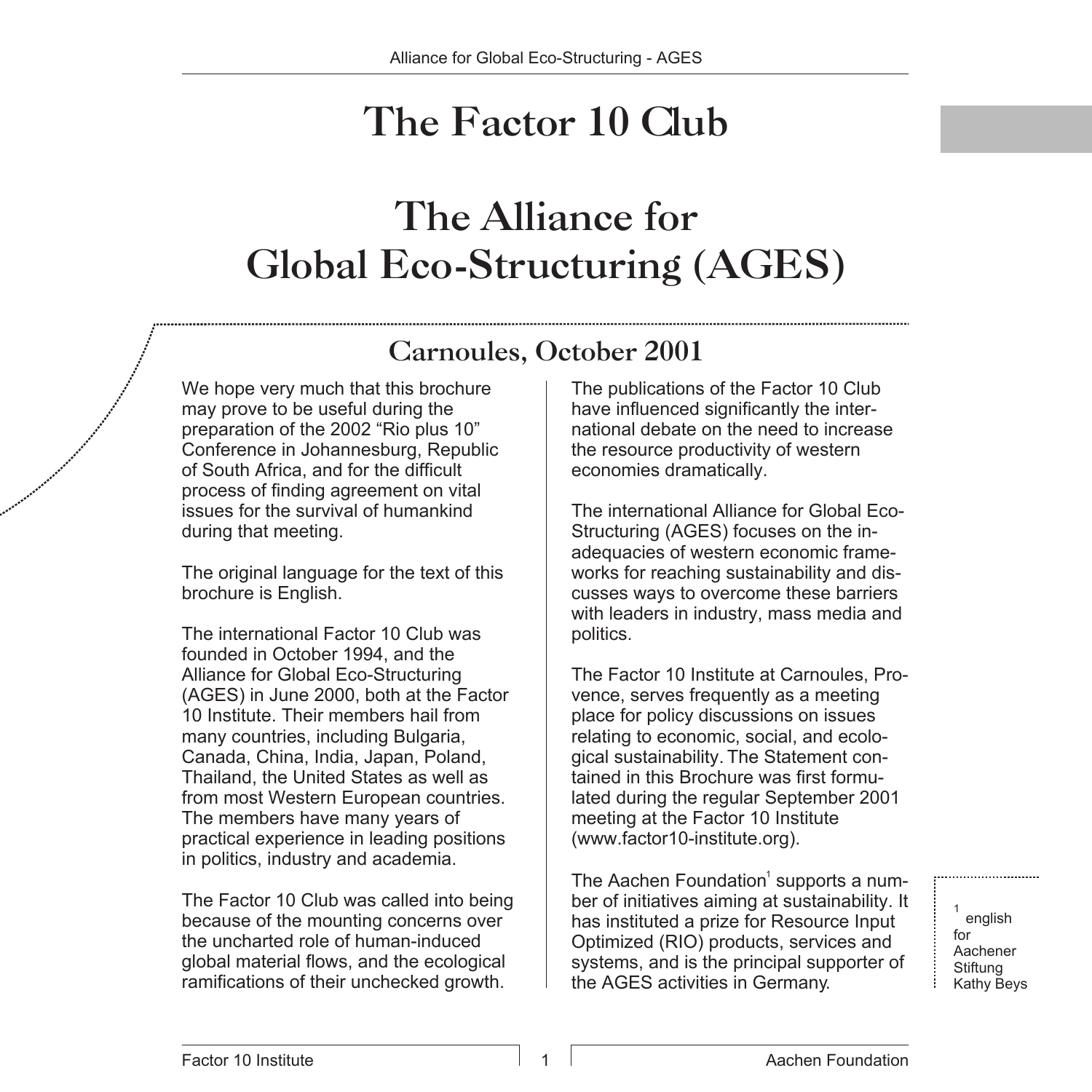The following persons are members of the Factor 10 Club and/or associated with the activities of AGES:

Jaqueline **Aloisi de Lardarel**, Director, UNEP ITE, Paris

Dr. Allan **Astrup Jensen**, Director of Research, Copenhavn

Stephan **Baldin**, Director, Aachen Foundation

- Dr. Willy **Bierter**, Director, Institut de la Durabilitée, and Manager, Factor 10 Innovation Network, Switzerland
- Dr. Frank W. **Bosshardt**, Director, Annova AG, Switzerland

Prof. Wouter van **Dieren**, Chairman, IMSA, Amsterdam

- J. Hugh **Faulkner**, Chairman, Sustainable Project Management, Geneva, former Minister in Canada and Secretary. General, Business Council of Sustainable Development
- Dr. Alois **Flatz**, Director of Research, SAM Group, Zuerich

Claude R. **Fussler**, Director, WBCSD, Geneva, former Vice President Dow Europe S.A, Switzerland.

Edgar **Gaertner**, Journalist, La Ciotat, France and Frankfurt Germany

Prof. Dr. Rumen **Gechev**, Sofia, Bulgaria, former Secretary General, UN Council of Sustainable Development, New York;

Dr. David **Gee**, European Environment Agency, Copenhavn

Prof. Dr. Miki **Goto**, Director of Ecotoxi-cology, Gakuishin University, Tokyo

Paul **Hawken**, Journalist, Sausalito USA

Gert **Irgang** , Director, BusinessTransformation, Austria Prof. Dr. Leo **Jansen**, Director, Dutch Sustainable Technology Programme

Prof. Ashok **Khosla**, President, Business Alternatives, New Delhi, India

Harry **Lehmann**, Energy Systems, Greenpeace International

Prof. Dr. Franz **Lehner**, President, Institut für Arbeit und Technik, Germany

Jim **MacNeill**, World Bank, former Dep. Minister in Canada and Secretary General, Brundtland Comission

Marie Madeleine **Marchal**, former OECD, Carnoules, France

Tadihiro **Mitsuhashi**, UNU, Tokyo, former Chief Edit. Writer, NIKKEI Shimbun

- Yannis John **Paleocrassas**, Paleocrassas Consult, former Greek Finance Minister and EU Commissioner, Athens
- Prof. Dr. Karl-Henrik **Robèrt**, Chairman, The Natural Step, Stockholm

Dr. Wolfgang **Sachs**, Wuppertal Institut, Germany

Prof. Dr. Ken **Sasaki**, Kyoto, Japan

- Dr. Shuichi **Sasaki**, Executive Director, VEC, Tokyo
- Prof. Dr. F. Bio **Schmidt-Bleek**, President, Factor 10 Institute, former Vice-President, Wuppertal Institut

Prof. Dr. Peter **Schmidt-Neuburg**, Director, Emergency Hospital, Univ. Essen

Walter **Stahel**, Director, Institut fuer Produktdauerforschung, Geneva, Switzerland

Prof. Dr. Klaus **Steilmann**, CEO Steilmann Group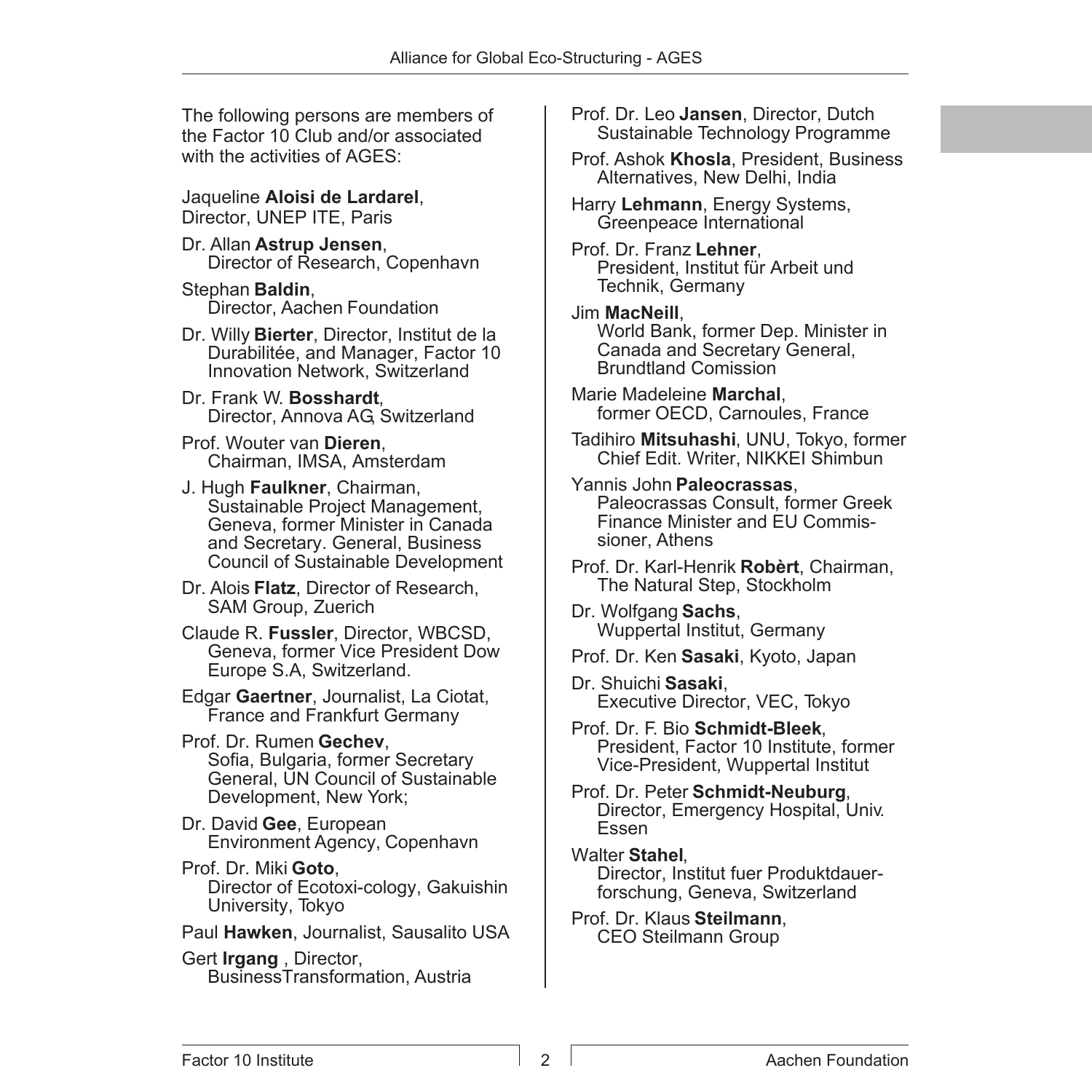#### Prof. Dr. Motoyuki **Suzuki**, Vice Chancellor, United Nations University, Tokyo, Chairman, ZERO Emission Forum

- Dr. Monthip S. **Tabucanon**, Dep. Dir. General, Env. Ministry, Bangkok
- Prof. Dr. Zuo **Tie-Yong**, President, Beijing Polytechnic University, China
- Dr. Mathis **Wackernagel**, Environmental Footprint Initiative, USA
- Peter **Waeber**, CEO Bluesign, Zuerich
- Prof. Dr. Raoul **Weiler**, Leuven Univ and President, Club of Rome Belgium **Chapter**

Prof. Dr. Ernst Ulrich **Weizsaecker**, Member of the German Parliament, former Founding President, Wuppertal Institut

Anders **Wijkman**, Member of the European Parliament, former Ambassador at Large, Stockholm,

Joachim **Wille**, Editor, Frankfurter Rundschau

Jan Olaf **Willums**,

Director, Foundation for Business and Sust. Development, Director, Environment Policy and Investments, Storebrand, Norway

- Dr. Manfred **Wirth**, Switzerland, Wirth Consult
- Prof. Dr. Heinz **Wohlmeyer**, Praesident A-VAF, Vienna, Austria
- Prof. Dr. Ryoichi **Yamamoto**, University of Tokyo, Japan

In 1997, a "Board of Listeners" has stated the following with respect to the "1997 Statement to Government and Business Leaders" of the Factor 10 Club (see www.factor10-institute.org):

"We have chosen to listen to the message of the Factor 10 Club. We see it as a bold and novel approach to sustainable development. We support the basic ideas presented in this brochure without necessarily agreeing with all the prepositions made therein. We shall welcome a worldwide discussion of the Factor 10 Concept and hope that practical steps in this direction will gain momentum".

Martin **Bartenstein**, Minister, Austria

Gro Harlem **Brundtland**,

former Prime Minister of Norway, former Chairperson, Brundtland Commission, Director General, World Health Organisation.

Ricardo **Diez-Hochleitner**, former Praesident, Club of Rome

Rumen **Gechev**, former Chairperson, UN Commission on Sustainable **Development** 

Michito **Ishii**, Minister, Japan

- Anna **Lindh**, Minsiter, Schweden
- Nelson **Mendela**, former Prime Minister, South Africa
- Ungsuh **Park**, President, Samsung Economic Research Institute
- Emil **Salim**, President, Indonesian Foundation for Biodiversity

Stephan **Schmidheiny**, Chairman, UNOTEC Holding

- Tadahiro **Sekimoto**, Chairman of the Board, NEC Corp.
- Maurice **Strong**, former Secretary General, UNCED, Rio de Janeiro, 1992
- Klaus **Toepfer**, former Minister, Germany, Director executive, UNEP, Nairobi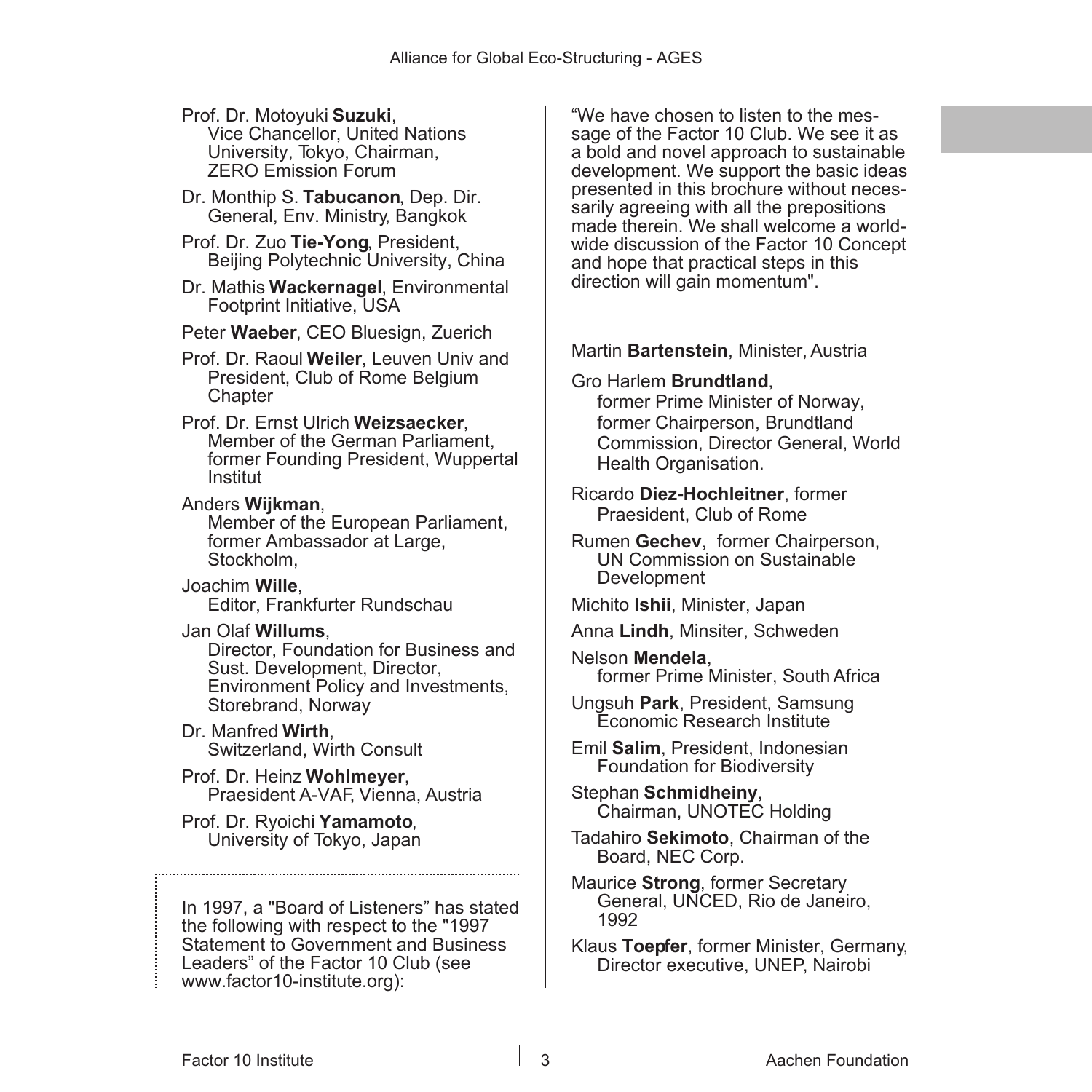# Factor 10 Club

## Alliance for Global Eco-Structuring (AGES)

### CARNOULES MEETING SEPTEMBER 2001

### Statement to Leaders in Government, Business, International Organizations and NGO's

Preparing the Rio plus 10 Meeting at Johannesburg in 2002

In Vietnam, the average person consumes about two tons of non-renewable nature per year. The average European consumes close to 75 tons.

Already humans move more materials on the earth's surface than geological forces with devastating ecological consequences.

If the developing world would copy the western life-style, some two to three planets earth would be needed to supply the resources.

#### **So what is to be done?**

"Factor 10" is a concept aiming at lowering the world-wide use of nature in order to move toward sustainability while providing the environmental space for all people in the Third World to fulfill their hopes for a healthy, prosperous and secure life.

"Factor 10" offers the only chance for growth without moving ever further away from a sustainable world.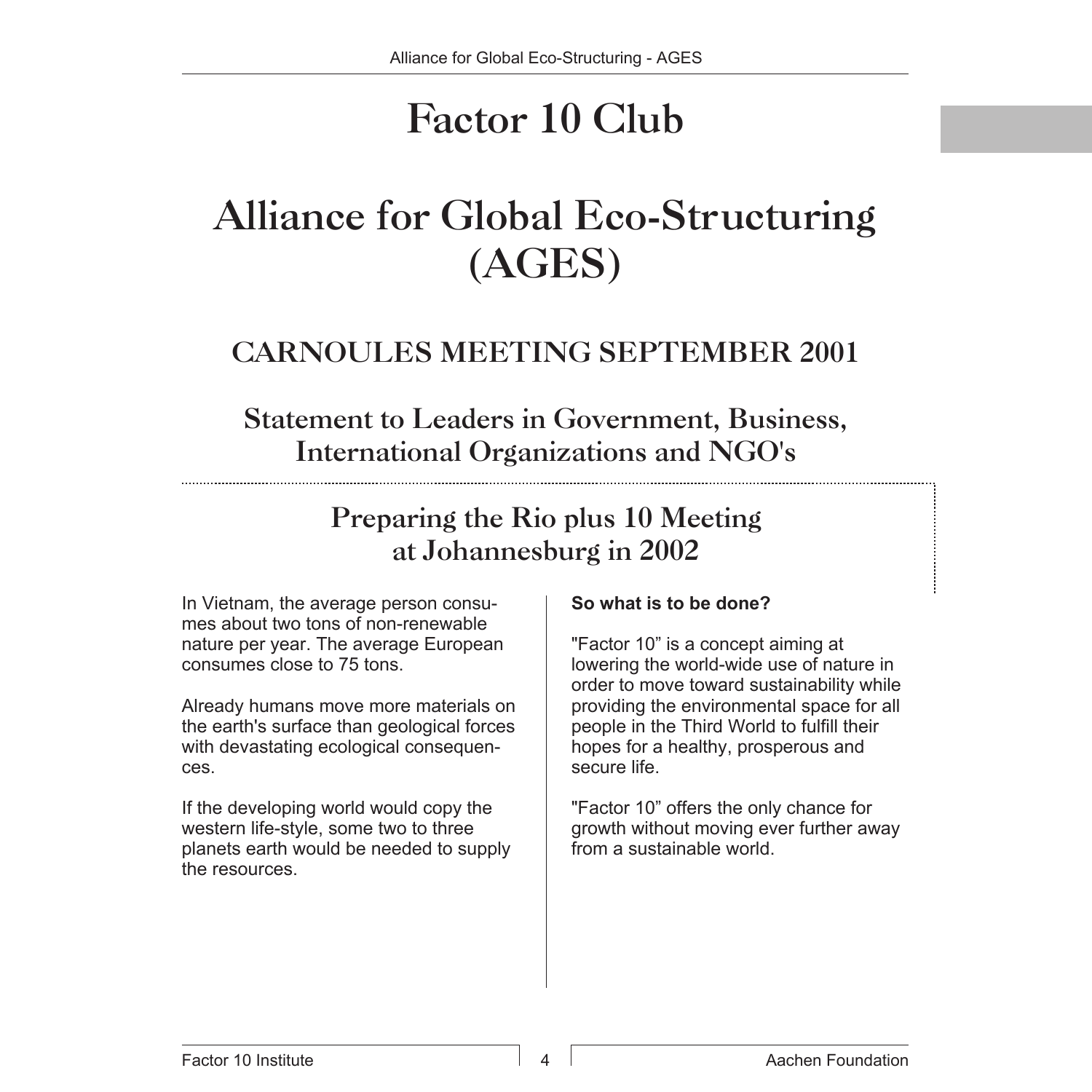#### **Preamble**

The current use of natural resources has already severely damaged the lifesustaining services of the environment. Climatic changes are now a reality. Shortages of potable water are on the rise.

Sustainability is not just an environmental issue: Social and economic sustainability is also at stake. This *"sustainability triad "* needs simultaneous and equitable policy attention. Urgently - and in all countries.

At the same time, the world population is growing, the gap between the rich and the poor is widening, and increasing resource demand leads to a dramatic challenge on the global scale.

The current economy and world trade prevent social, economic, and ecological sustainability. This is largely due to its focus on resource intensive products instead of providing dematerialized services. Pro-active companies and communities are hampered in their pioneering efforts by the outdated economic framework.

Incremental step by step approaches of governments have led to improvements in the past, but progress towards sustainability cannot be achieved through these approaches in a timely manner. Past actions have not reversed the deadly trend of destroying the vital functions of the eco-sphere that underpin all economies.

A courageous and significant paradigm shift is required as regards social equity. our management of natural resources, and the efficiency by which they are used for the benefit of all people. The resource productivity of the wealth production, distribution, and consumption system needs dramatic improvement.

Restructuring the global economy to make it socially, ecologically and economically sustainable, presents the greatest investment opportunity in human history.

#### **Trends**

A number of small but promising trends can be observed that move economy and society towards a more sustainable development:

- $\blacksquare$  Sustainability is an increasingly important part of the added value of consumer and financial products offered by corporations and demanded by customers. Even financial markets are using sustainability criteria in their decisions as the acceptance of the Dow Jones Sustainability Index shows.
- $\blacksquare$  Increased efforts to reduce the demand for energy, water and transport by efficiency measures and spatial planning.
- $\blacksquare$  A minute but increasing number of small and medium sized enterprises, as well as some global players, are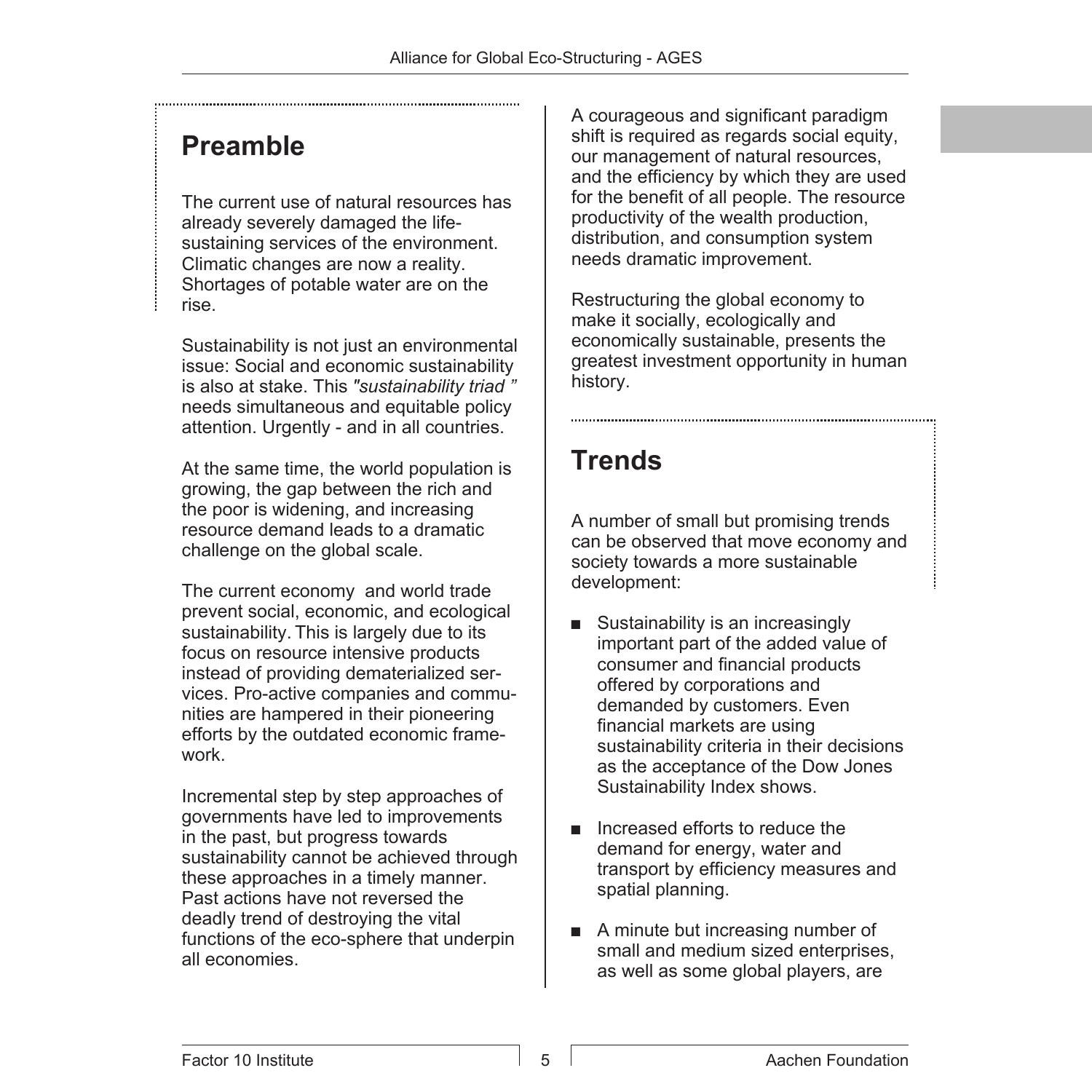demonstrating that substantial dematerialization of their products can be achieved without the slightest loss of end-use satisfaction.

- The adoption of small and smart solutions and approaches (e.g. decentralized energy supplies like combined heat and power & renewables) and networked partnerships contribute to an increase of the overall efficiency and encourage local loops.
- More integrated approaches to reducing environmental impact via life-cycle management, BAT (best available technologies) cleaner production and closed-loop systems.
- $\blacksquare$  The increasing importance of consumer brand integrity and global communications means that the environmental and ethical performance of corporations needs to be trusted, transparent and reported on.
- $\blacksquare$  Small increases in environmental taxes and some moves towards fiscal reform focused on sustainability.
- $\blacksquare$  Increasing desire for health and quality of life moving food and agriculture towards the quality of products therefore supporting high growth of organic food (in Europe: + 40%; US: +30% p.a.).
- $\blacksquare$  Simple science and linear modeling being supplemented by the systems science of complexity and chaos theory leading to more use of precaution and more holistic approaches to decision making.

 $\blacksquare$  The structure of demand is moving inexorably toward services. In industrialized countries, the share of manufacturing in business costs has already dwindled to some 20 - 25 %.

#### **Recommendations**

- $\blacksquare$  We recommend that countries and regions undertake strong efforts to minimize uses of natural resources. Industrialized countries in particular should take the lead in innovating dematerialized and safe goods that provide long-term quality service with sharply reduced inputs of natural materials and land use. The medium term goal is at least a *tenfold* increase in resource productivity for industrialized countries. Sustainability targets can best be achieved within a new service - oriented and knowledge based economy, supported by market signals that reward advanced sustainability - oriented initiatives in manufacturing, distribution and consumption through market forces.
- $\blacksquare$  We recommend that countries and regions launch comprehensive activities without delay in order to clarify the factual basis for new systemic policy options designed to approach sustainability. The G 20 ministers of finance are particularly invited to support these activities generously.